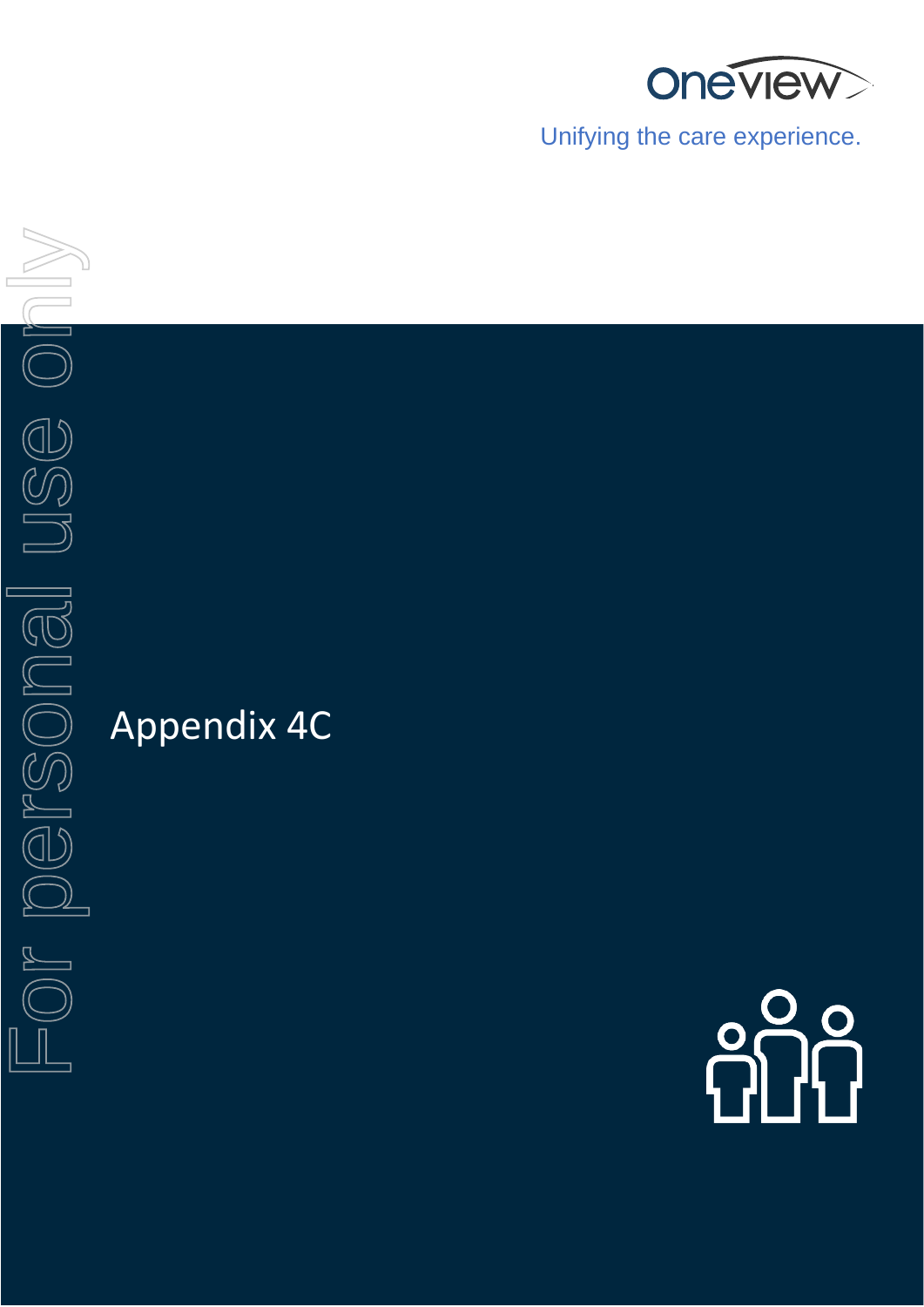# **ASX Release**

# **Appendix 4C – Q1 2022 Quarterly Cash Flow Report**

29 April 2022 – Sydney, Australia – Oneview Healthcare PLC (ASX:ONE) ("Oneview" or "the Company"), a global healthcare technology company, today released its Appendix 4C – Quarterly Cashflow report for the quarter ending 31 March 2022 (Q1 FY22).

# **Financial Highlights**

The Company had a net operating cash outflow of  $\epsilon$ 3.3m. This is an abnormally high level of quarterly net operating cash outflows, but in line with expectations, primarily due to OEM hardware up-front payments of €1.2m which were paid in the quarter as planned. It was outlined in the A\$20m capital raise announcement on 15 November 2021, that the Company's intention is to utilise the proceeds to accelerate its growth strategy and capitalise on first mover advantage of our Cloud product. A key component of this growth strategy, specified in the announcement, is to fund up-front hardware payments for orders of the Company's OEM hardware, which is deemed prudent against an outlook of increasing chip prices and longer supplier lead times. These investments are made against a backdrop of record high commercial activity in the first quarter, with inbound RFPs received for over 8,600 beds. The sales proceeds from the bulk of these hardware purchases are expected to be received by the company in Q3 and Q4 of 2022, as the hardware is delivered to client sites. It is expected that positive cash inflow quarters will occur in the second half of 2022 as these sales proceeds are received by the Company.

Other components of the operating cash outflow in the quarter comprised:

- Receipts from customers totalled  $\epsilon$ 1.6m vs  $\epsilon$ 2.8m in pcp (down 45%). The prior corresponding period figure included some one-off large hardware payments from customers. The previous quarter's record cash receipts figure of €5.5m included €0.8m of customer receipts in respect of invoices for support services which would ordinarily be received in Q1 22, but which were received just prior to the end of 2021 (the corresponding invoice receipts for the prior year were received in Q1 2021).
- Payments in respect of staff costs totalled  $\epsilon$ 2.6m vs.  $\epsilon$ 2.4m in the previous quarter (up 10%). As noted in the capital raise announcement, staff costs were expected to increase at the margin, as a portion of the proceeds was designated to expand the Company's sales and marketing capabilities. Advertising and marketing spend is also expected to increase over the remainder of the year.

Admin and corporate costs increased to €869k vs. €809k in previous quarter (up 7%). This is primarily due to increased travel spend as Covid restrictions continued to relax and in-person attendance at marketing events and trade shows resumed.

Payments to related parties of the entity and their associates in the quarter were comprised of directors' fees totalling €256,000.

# **Operational Highlights**

A new expansion contract was signed with Omaha Children's Hospital for an additional 99 devices in the USA.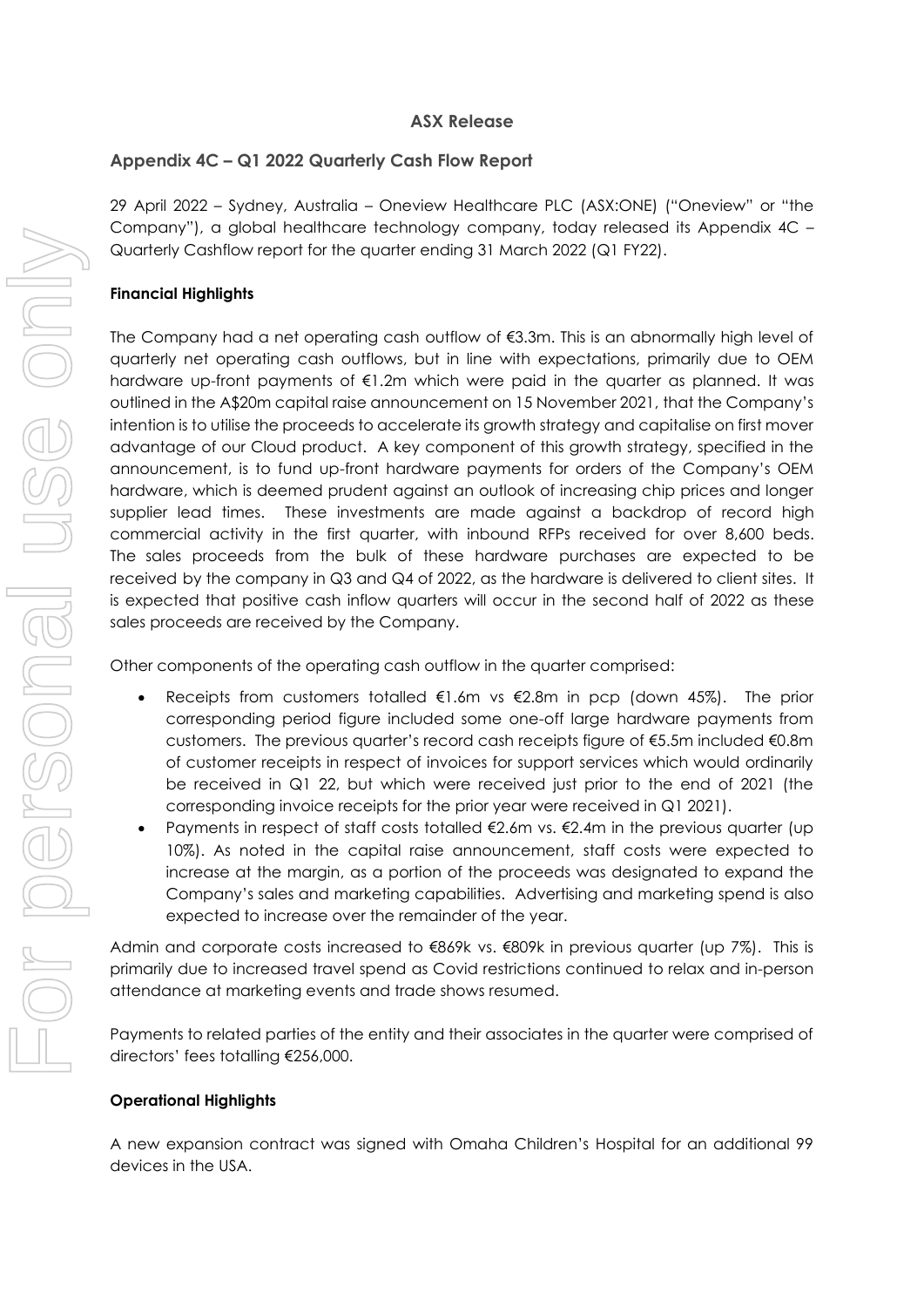University of Iowa Hospitals and Clinics signed a one year renewal whilst they evaluate their transition to our next generation product.

The installation of 700 21.5" All In One (AIO) devices was completed at Epworth HealthCare.

In January 2022, the Oneview Set-Top-Box device successfully passed rigorous penetration testing conducted by an independent cybersecurity consultancy. In March 2022, the Company successfully passed surveillance audits for ISO 27001 and ISO 27701 certifications. The audits were conducted by Certification Europe.

The Company announced on 14 April 2022 that it has reached a commercial settlement with Regis Aged Care Pty Ltd (a wholly owned subsidiary of Regis Healthcare Limited) in relation to the claim launched by the Company for breach of the Collaboration Agreement between the parties without admission of liability of either party. The cash settlement of A\$2m (approx. €1.4m) and outstanding legal costs will be reflected in the Q2 22 Appendix 4C.

Colin Hackwood joined the Company as Managing Director for Australia on 20 April 2022. Colin brings over twenty years' experience in healthcare from nursing to infrastructure delivery and operational management. This newly created leadership role will be key to capitalising on the opportunities in the Australian market where Oneview is seeing first-hand the post-pandemic acceleration of digital transformation.

# **CEO Outlook**

We are actively engaged in strategic conversations with major US and Australian health systems who are exploring how bedside technology can be used to augment physical nursing. The Company's sales pipeline is at an all-time high. The rate of RFPs/RFIs had stagnated throughout the pandemic. However, the rate of inbound RFIs and RFPs has accelerated steadily in the latter part of 2021 and reached an all-time quarterly high of 8,630 beds in Q1 22. At this time, there are 15,338 beds in RFP/RFI for which we are awaiting decisions.

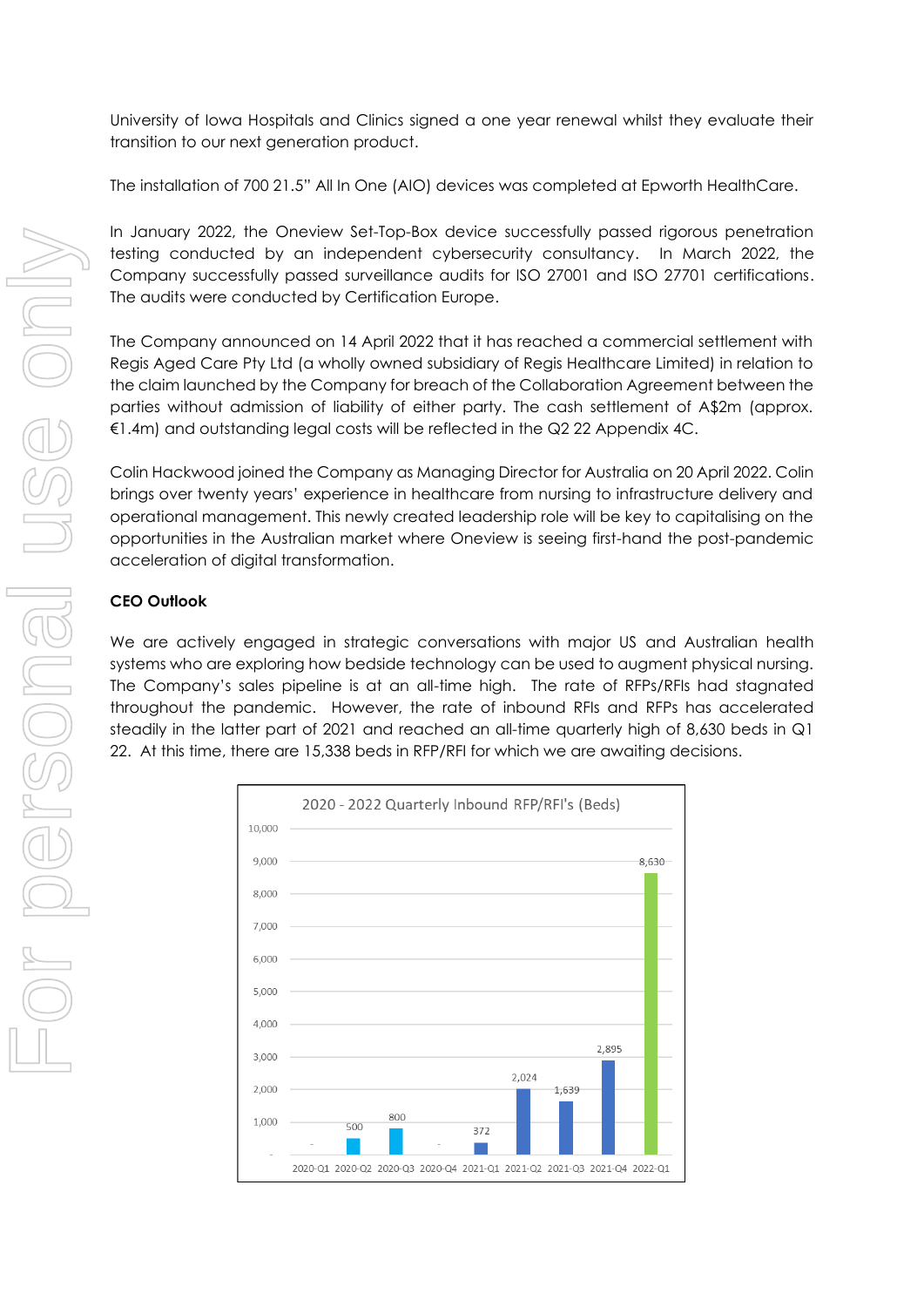Whilst the level of inbound RFPs is encouraging, there is no guarantee that Oneview will be successful or that the issuing party will ultimately procure any solution if hospital budgets remain constrained.

We also remain engaged with a number of existing and prospective customers who may procure the Oneview solution directly, without going through an RFP process.

### **ESG**

At the start of last year, the Company committed to a Company-wide initiative around Environmental, Social and Governance and is pleased to report continued progress, as measured against the World Economic Forum universal ESG framework. Details can be found [HERE](https://esg.socialsuitehq.com/public-dashboard/1618383713152x478475319744921600?report=1637306463836x545652833341806000) on our website and will continue to be reported on a quarterly basis.

**This announcement has been approved for release by the board of Oneview Healthcare plc.** 

# **About Oneview Healthcare plc**

For healthcare systems who lead on exemplary care, Oneview Healthcare plc provides digital tools for patients, families and caregivers to improve the care experience. Unifying a facility's systems, content and services into one digital platform with dedicated devices at the point of care, Oneview helps deliver more control for patients and families, more time for care teams, and less complexity for executives and IT teams. Oneview is proud to partner with leading healthcare systems in the US, Australia, the Middle East and Asia to unify the care experience, in 63 hospitals.

Enquiries: James Fitter, CEO Helena D'Arcy, CFO Website : www.oneviewhealthcare.com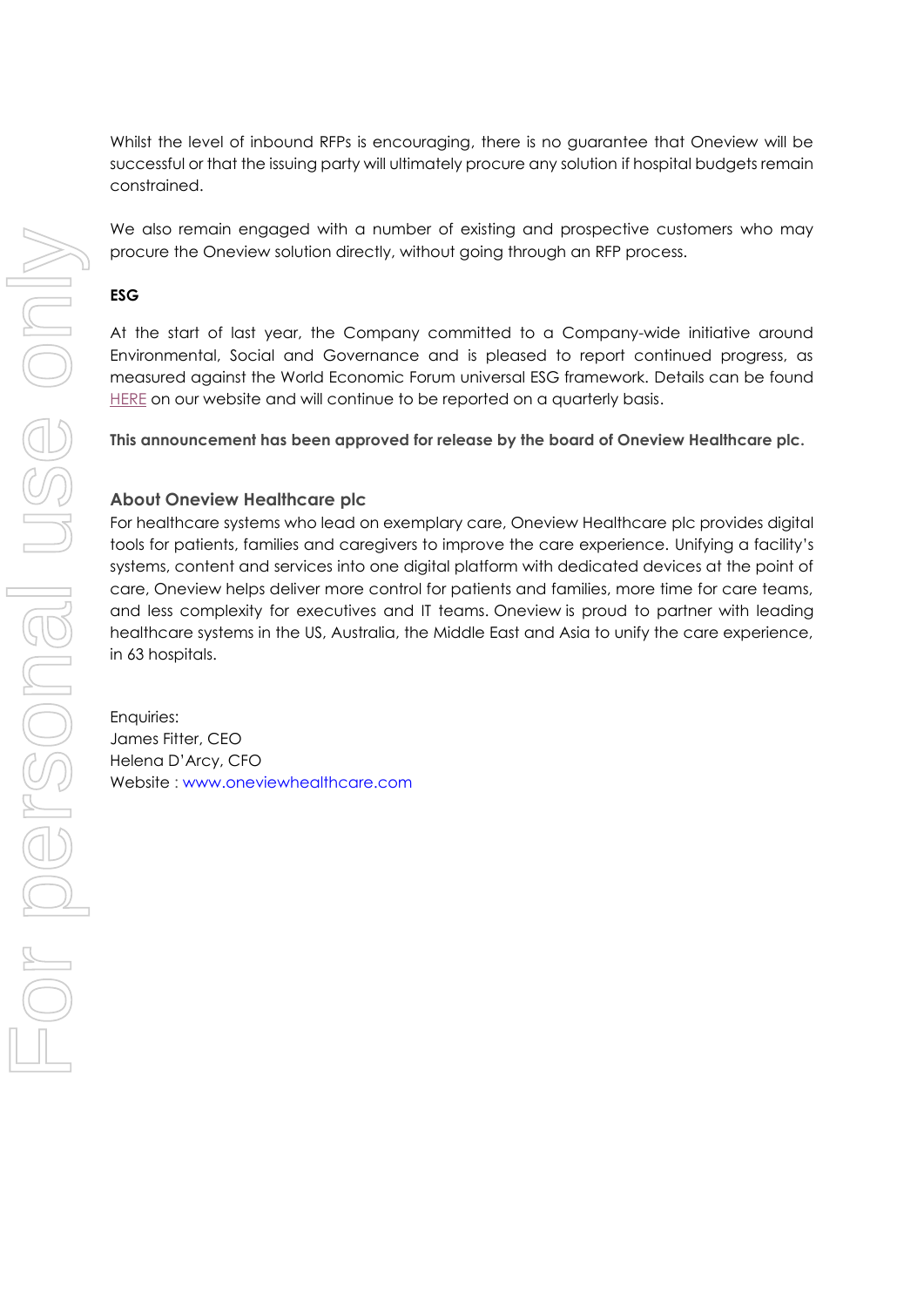# **Appendix 4C**

# **Quarterly cash flow report for entities subject to Listing Rule 4.7B**

| Name of entity         |                                   |
|------------------------|-----------------------------------|
| Oneview Healthcare PLC |                                   |
| <b>ABN</b>             | Quarter ended ("current quarter") |
| 610 611 768            | 31 <sup>st</sup> March 2022       |
|                        |                                   |

| <b>Consolidated statement of cash flows</b> |                                                   |                                              | <b>Current quarter</b><br>€'000 | Year to date (3<br>months)<br>€'000 |
|---------------------------------------------|---------------------------------------------------|----------------------------------------------|---------------------------------|-------------------------------------|
| 1.                                          |                                                   | Cash flows from operating activities         |                                 |                                     |
| 1.1                                         |                                                   | Receipts from customers                      | 1,559                           | 1,559                               |
| 1.2                                         |                                                   | Payments for                                 |                                 |                                     |
|                                             | (a)                                               | research and development                     |                                 |                                     |
|                                             | (b)                                               | product manufacturing and operating<br>costs | (1,798)                         | (1,798)                             |
|                                             | (c)                                               | advertising and marketing                    | (125)                           | (125)                               |
|                                             | (d)                                               | leased assets                                |                                 |                                     |
|                                             | (e)                                               | staff costs                                  | (2,616)                         | (2,616)                             |
|                                             | (f)                                               | administration and corporate costs           | (869)                           | (869)                               |
| 1.3                                         |                                                   | Dividends received (see note 3)              |                                 |                                     |
| 1.4                                         |                                                   | Interest received                            |                                 |                                     |
| 1.5                                         |                                                   | Interest and other costs of finance paid     |                                 |                                     |
| 1.6                                         |                                                   | Income taxes (paid)/refunded                 | 21                              | 21                                  |
| 1.7                                         |                                                   | Government grants and tax incentives         |                                 |                                     |
| 1.8                                         |                                                   | Other (provide details if material)          | 526                             | 526                                 |
| 1.9                                         | Net cash from / (used in) operating<br>activities |                                              | (3, 302)                        | (3, 302)                            |
|                                             |                                                   |                                              |                                 |                                     |
| 2.                                          |                                                   | Cash flows from investing activities         |                                 |                                     |
|                                             |                                                   |                                              |                                 |                                     |

| 2.1 | Payments to acquire or for:          |      |      |
|-----|--------------------------------------|------|------|
|     | entities<br>(a)                      | -    |      |
|     | businesses<br>(b)                    | -    |      |
|     | property, plant and equipment<br>(c) | (35) | (35) |
|     | (d)<br>investments                   | -    |      |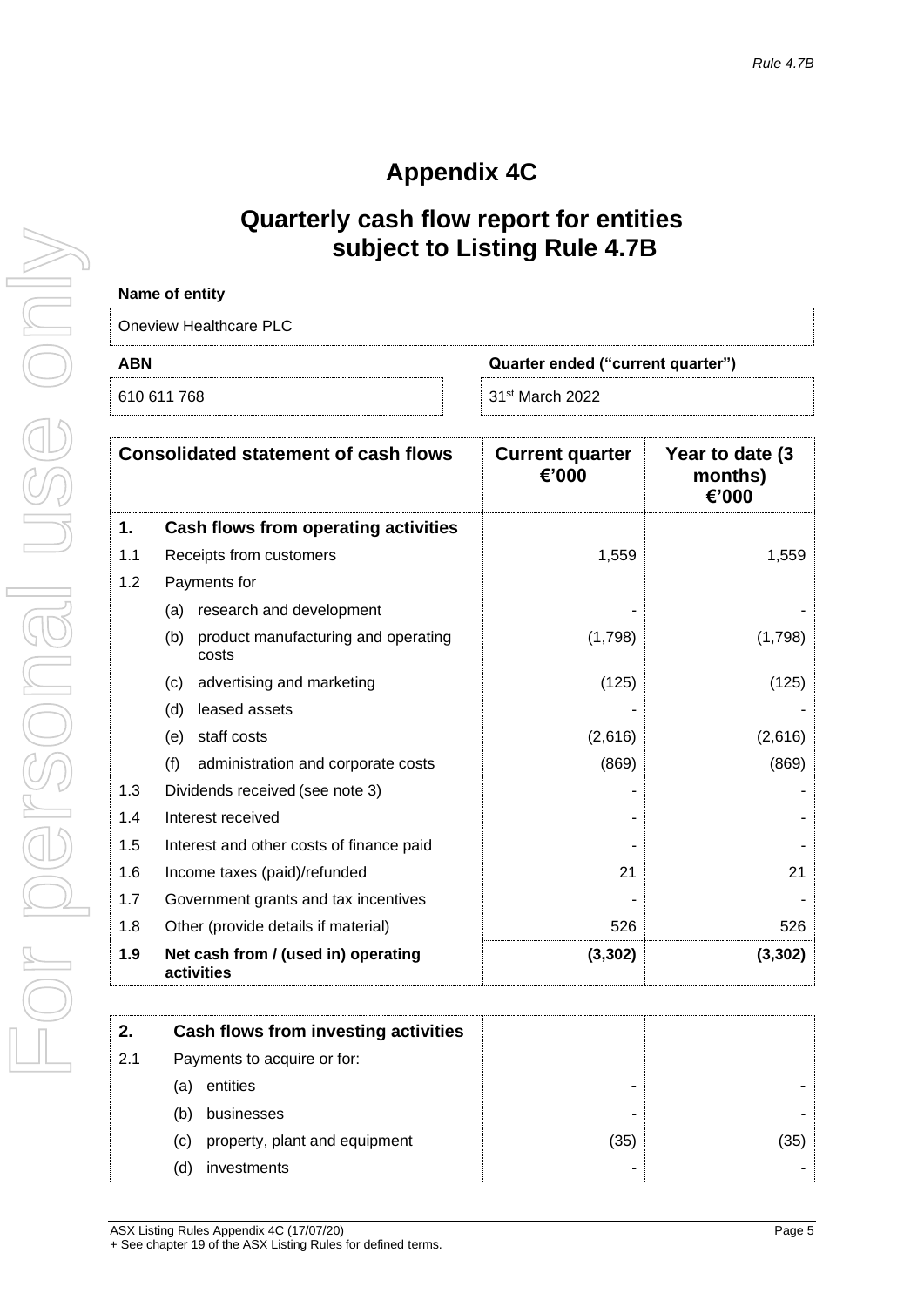| <b>Consolidated statement of cash flows</b> |                                                   | <b>Current quarter</b><br>€'000 | Year to date (3<br>months)<br>€'000 |
|---------------------------------------------|---------------------------------------------------|---------------------------------|-------------------------------------|
|                                             | intellectual property<br>(e)                      |                                 |                                     |
|                                             | (f)<br>other non-current assets                   |                                 |                                     |
| 2.2                                         | Proceeds from disposal of:                        |                                 |                                     |
|                                             | entities<br>(a)                                   |                                 |                                     |
|                                             | (b)<br>businesses                                 |                                 |                                     |
|                                             | (c)<br>property, plant and equipment              |                                 |                                     |
|                                             | (d)<br>investments                                |                                 |                                     |
|                                             | (e)<br>intellectual property                      |                                 |                                     |
|                                             | (f)<br>other non-current assets                   |                                 |                                     |
| 2.3                                         | Cash flows from loans to other entities           |                                 |                                     |
| 2.4                                         | Dividends received (see note 3)                   |                                 |                                     |
| 2.5                                         | Other (provide details if material)               |                                 |                                     |
| 2.6                                         | Net cash from / (used in) investing<br>activities | (35)                            | (35)                                |

| 3.   | Cash flows from financing activities                                                          |      |      |
|------|-----------------------------------------------------------------------------------------------|------|------|
| 3.1  | Proceeds from issues of equity securities<br>(excluding convertible debt securities)          |      |      |
| 3.2  | Proceeds from issue of convertible debt<br>securities                                         |      |      |
| 3.3  | Proceeds from exercise of options                                                             |      |      |
| 3.4  | Transaction costs related to issues of<br>equity securities or convertible debt<br>securities | (92) | (92) |
| 3.5  | Proceeds from borrowings                                                                      |      |      |
| 3.6  | Repayment of borrowings                                                                       |      |      |
| 3.7  | Transaction costs related to loans and<br>borrowings                                          |      |      |
| 3.8  | Dividends paid                                                                                |      |      |
| 3.9  | Other (provide details if material)                                                           |      |      |
| 3.10 | Net cash from / (used in) financing<br>activities                                             | (92) | (92) |

| 4.  | Net increase / (decrease) in cash and<br>cash equivalents for the period |         |         |
|-----|--------------------------------------------------------------------------|---------|---------|
| 4.1 | Cash and cash equivalents at beginning of<br>period                      | 15.176  | 15,176  |
| 4.2 | Net cash from / (used in) operating<br>activities (item 1.9 above)       | (3,302) | (3,302) |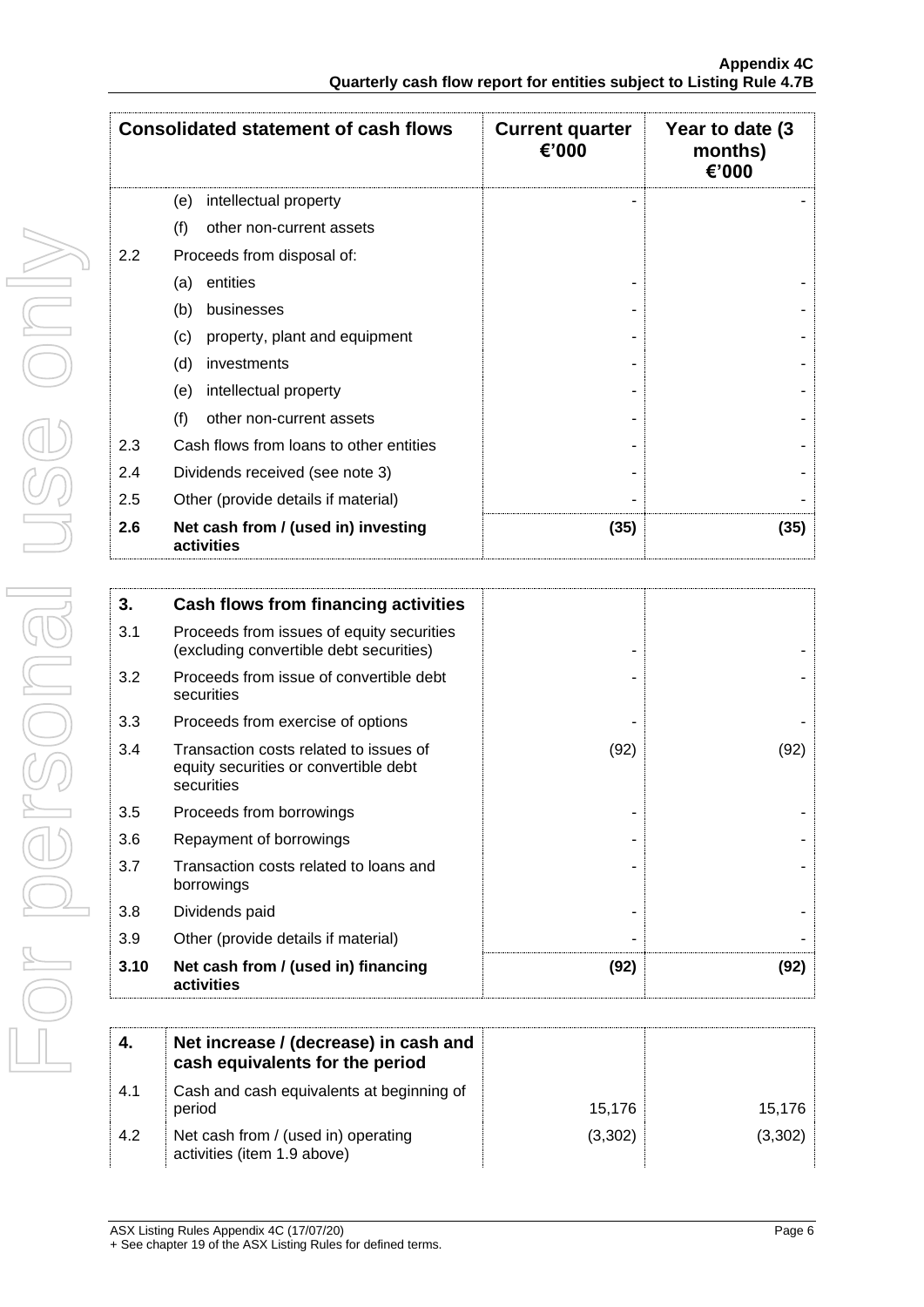| <b>Consolidated statement of cash flows</b> |                                                                    | <b>Current quarter</b><br>€'000 | Year to date (3)<br>months)<br>€'000 |
|---------------------------------------------|--------------------------------------------------------------------|---------------------------------|--------------------------------------|
| 4.3                                         | Net cash from / (used in) investing activities<br>(item 2.6 above) | (35)                            | (35)                                 |
| 4.4                                         | Net cash from / (used in) financing activities<br>item 3.10 above) | (92)                            | (92)                                 |
| 4.5                                         | Effect of movement in exchange rates on<br>cash held               | 98                              | 98                                   |
| 4.6                                         | Cash and cash equivalents at end of<br>period                      | 11,845                          | 11,845                               |

| 5.  | Reconciliation of cash and cash<br>equivalents<br>at the end of the quarter (as shown in the<br>consolidated statement of cash flows) to the<br>related items in the accounts | <b>Current quarter</b><br>€'000 | <b>Previous quarter</b><br>€'000 |
|-----|-------------------------------------------------------------------------------------------------------------------------------------------------------------------------------|---------------------------------|----------------------------------|
| 5.1 | <b>Bank balances</b>                                                                                                                                                          | 11.845                          | 11.845                           |
| 5.2 | Call deposits                                                                                                                                                                 |                                 |                                  |
| 5.3 | Bank overdrafts                                                                                                                                                               |                                 |                                  |
| 5.4 | Other (provide details)                                                                                                                                                       | -                               |                                  |
| 5.5 | Cash and cash equivalents at end of<br>quarter (should equal item 4.6 above)                                                                                                  | 11,845                          | 11,845                           |

| 6.  | Payments to related parties of the entity and their<br>associates                                                                                           | <b>Current quarter</b><br>€'000 |  |
|-----|-------------------------------------------------------------------------------------------------------------------------------------------------------------|---------------------------------|--|
| 6.1 | Aggregate amount of payments to related parties and their<br>associates included in item 1                                                                  | 256.                            |  |
| 6.2 | Aggregate amount of payments to related parties and their<br>associates included in item 2                                                                  |                                 |  |
|     | Note: if any amounts are shown in items 6.1 or 6.2, your quarterly activity report must include a description of, and an<br>explanation for, such payments. |                                 |  |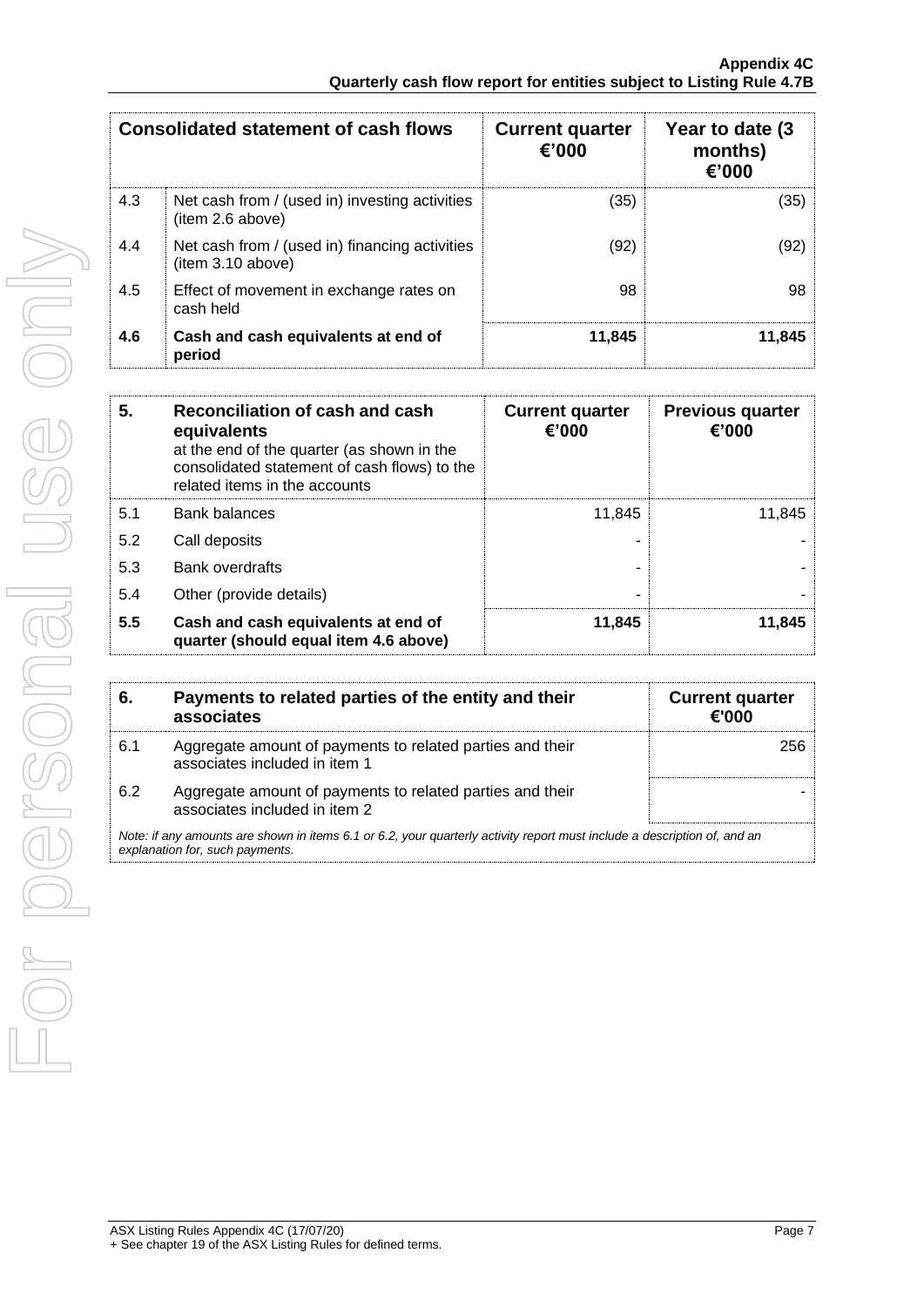| <b>Financing facilities</b><br>Note: the term "facility' includes all forms of financing<br>arrangements available to the entity.                                                                                                                                                                                                                           | <b>Total facility</b><br>amount at quarter | Amount drawn at<br>quarter end<br>€'000 |
|-------------------------------------------------------------------------------------------------------------------------------------------------------------------------------------------------------------------------------------------------------------------------------------------------------------------------------------------------------------|--------------------------------------------|-----------------------------------------|
| Add notes as necessary for an understanding of the<br>sources of finance available to the entity.                                                                                                                                                                                                                                                           | €'000                                      |                                         |
| Loan facilities                                                                                                                                                                                                                                                                                                                                             |                                            |                                         |
| Credit standby arrangements                                                                                                                                                                                                                                                                                                                                 |                                            |                                         |
| Other (please specify)                                                                                                                                                                                                                                                                                                                                      |                                            |                                         |
| <b>Total financing facilities</b>                                                                                                                                                                                                                                                                                                                           |                                            |                                         |
| Unused financing facilities available at quarter end                                                                                                                                                                                                                                                                                                        |                                            |                                         |
| 7.6<br>Include in the box below a description of each facility above, including the lender, interest<br>rate, maturity date and whether it is secured or unsecured. If any additional financing<br>facilities have been entered into or are proposed to be entered into after quarter end,<br>include a note providing details of those facilities as well. |                                            |                                         |
|                                                                                                                                                                                                                                                                                                                                                             |                                            |                                         |
|                                                                                                                                                                                                                                                                                                                                                             |                                            | end                                     |

| 8.  |                                                                                                                                                                                                                                 | Estimated cash available for future operating activities                                                                                                                                                       | €'000   |
|-----|---------------------------------------------------------------------------------------------------------------------------------------------------------------------------------------------------------------------------------|----------------------------------------------------------------------------------------------------------------------------------------------------------------------------------------------------------------|---------|
| 8.1 | Net cash from / (used in) operating activities (item 1.9)                                                                                                                                                                       |                                                                                                                                                                                                                | (3,302) |
| 8.2 |                                                                                                                                                                                                                                 | Cash and cash equivalents at quarter end (item 4.6)                                                                                                                                                            | 11,845  |
| 8.3 |                                                                                                                                                                                                                                 | Unused finance facilities available at quarter end (item 7.5)                                                                                                                                                  |         |
| 8.4 |                                                                                                                                                                                                                                 | Total available funding (item $8.2 +$ item $8.3$ )                                                                                                                                                             | 11,845  |
| 8.5 | item 8.1)                                                                                                                                                                                                                       | Estimated quarters of funding available (item 8.4 divided by                                                                                                                                                   | 3.6     |
|     |                                                                                                                                                                                                                                 | Note: if the entity has reported positive net operating cash flows in item 1.9, answer item 8.5 as "N/A". Otherwise, a<br>figure for the estimated quarters of funding available must be included in item 8.5. |         |
| 8.6 |                                                                                                                                                                                                                                 | If item 8.5 is less than 2 quarters, please provide answers to the following questions:                                                                                                                        |         |
|     | 8.6.1<br>Does the entity expect that it will continue to have the current level of net operating<br>cash flows for the time being and, if not, why not?                                                                         |                                                                                                                                                                                                                |         |
|     | Answer:                                                                                                                                                                                                                         |                                                                                                                                                                                                                |         |
|     | 8.6.2<br>Has the entity taken any steps, or does it propose to take any steps, to raise further<br>cash to fund its operations and, if so, what are those steps and how likely does it<br>believe that they will be successful? |                                                                                                                                                                                                                |         |
|     | Answer:                                                                                                                                                                                                                         |                                                                                                                                                                                                                |         |
|     | 8.6.3<br>Does the entity expect to be able to continue its operations and to meet its business<br>objectives and, if so, on what basis?                                                                                         |                                                                                                                                                                                                                |         |
|     | Answer:                                                                                                                                                                                                                         |                                                                                                                                                                                                                |         |
|     |                                                                                                                                                                                                                                 | Note: where item 8.5 is less than 2 quarters, all of questions 8.6.1, 8.6.2 and 8.6.3 above must be answered.                                                                                                  |         |